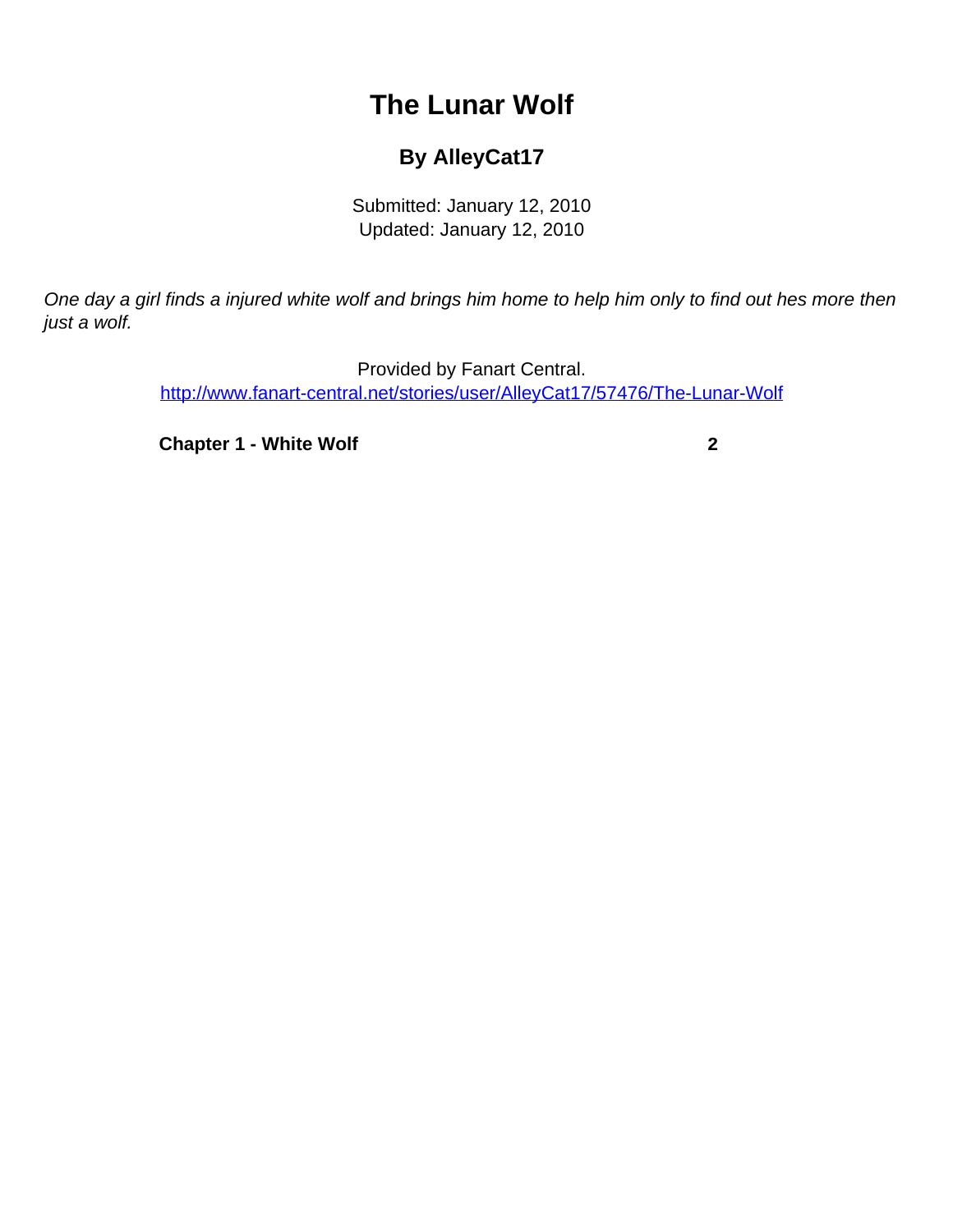## **1 - White Wolf**

## <span id="page-1-0"></span>**CHAPTER ONE**

The moon was illuminating brightly on this dark and lonely night, as a girl walk through a forest to get to her home when as she was coming into a clearing there under the glowing moon lay a white wolf that seems to be hurt.

Slowly walking up to it to get a better look at the wolf, who in deed was hurt with a big gash on its side with the blood red color standing out the most. keening down next to it the girl could see it faintly breathing as its chest would rise and fall now and then.For some unknown reasoned she pick up the white wolf suddenly becoming aware the it was light to hold up.

Walking quickly the girl carries the wolf through the woods as the wind pushed her light brown hair around her.fanilly after ten minuets of walking a small log cabin came into view, after she manage to open with the wolf still in her arms she walk over to the black color coughs and lay it down on it.

Then she got back up right , went down the hall and into the bathroom to the white copter under the sank she pulled out a first aid kit, hurrying out of the bathroom and back over to the white wolf she sat back down next to it and open the first aid kit were she started to treat its wound on its side.

There she sat putting some antibiotics on the cut, all the while she was doing so the wolf never seem to flinch or yelp in pain.The girl soon started to wrap a banged around the wolfs cut, until it was full warped up.Looking over at the wolfs face the girl started to notices that it was breathing heavily she puts her hand on its belly but quickly removed her hand at how worm it was.

" A fever you must have gotten from that cut of yours " Stated the girl as she got up of the floor with the first aid kit in hand and brought it with her in to the bathroom.

After putting away the first aid kit she pull out a tub, cloth and started to fill it with cool water before she toke it and went back over to the wolfs side, where she once again sat down next to it and taking the cloth and dipping it into the water she squished the water out of it before she place it on the wolfs belly.

The Girl continued to do this for a few hours , gowning tried as she yawed she got up off the floor and went over to a chair near bye she sat down and fell fast asleep.

Well after midnight the moon came out from behind some clouds glowing brightly as if call for the wolf.Back inside the house the wolf started to stir in its long sleep before it finally open its eyes, slowly looking around its surroundings to figure out were it was when it notice that it wounds were treated, suddenly looking over to the left of the wolf saw the human girl fast asleep and quickly figure out she must have helped him.

Getting up slowly from the cough and put its front paws on the floor before flinching a bit form the pain in his side, pushing the pain aside the wolf got full of the cough and slowly went over to the door and